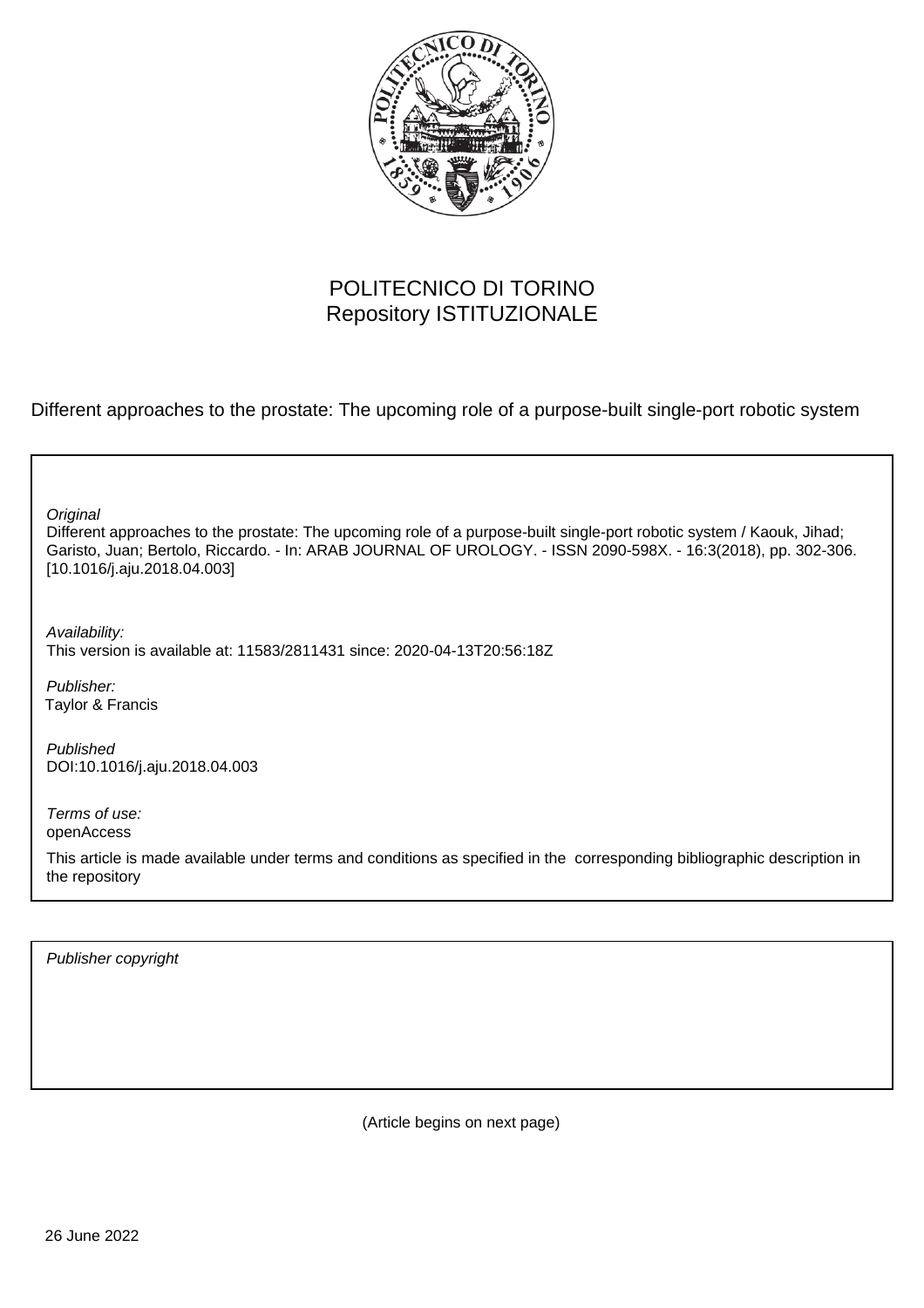

# **Arab Journal of Urology**



**ISSN: (Print) 2090-598X (Online) Journal homepage: <https://www.tandfonline.com/loi/taju20>**

## **Different approaches to the prostate: The upcoming role of a purpose-built single-port robotic system**

**Jihad Kaouk, Juan Garisto & Riccardo Bertolo**

**To cite this article:** Jihad Kaouk, Juan Garisto & Riccardo Bertolo (2018) Different approaches to the prostate: The upcoming role of a purpose-built single-port robotic system, Arab Journal of Urology, 16:3, 302-306, DOI: [10.1016/j.aju.2018.04.003](https://www.tandfonline.com/action/showCitFormats?doi=10.1016/j.aju.2018.04.003)

**To link to this article:** <https://doi.org/10.1016/j.aju.2018.04.003>

© Arab Association of Urology



Published online: 18 Mar 2019.

[Submit your article to this journal](https://www.tandfonline.com/action/authorSubmission?journalCode=taju20&show=instructions)  $\mathbb{Z}$ 

**Article views: 86** 



 $\bullet$  [View related articles](https://www.tandfonline.com/doi/mlt/10.1016/j.aju.2018.04.003)  $\sigma$ 

[View Crossmark data](http://crossmark.crossref.org/dialog/?doi=10.1016/j.aju.2018.04.003&domain=pdf&date_stamp=2019-03-18) $\mathbb{Z}$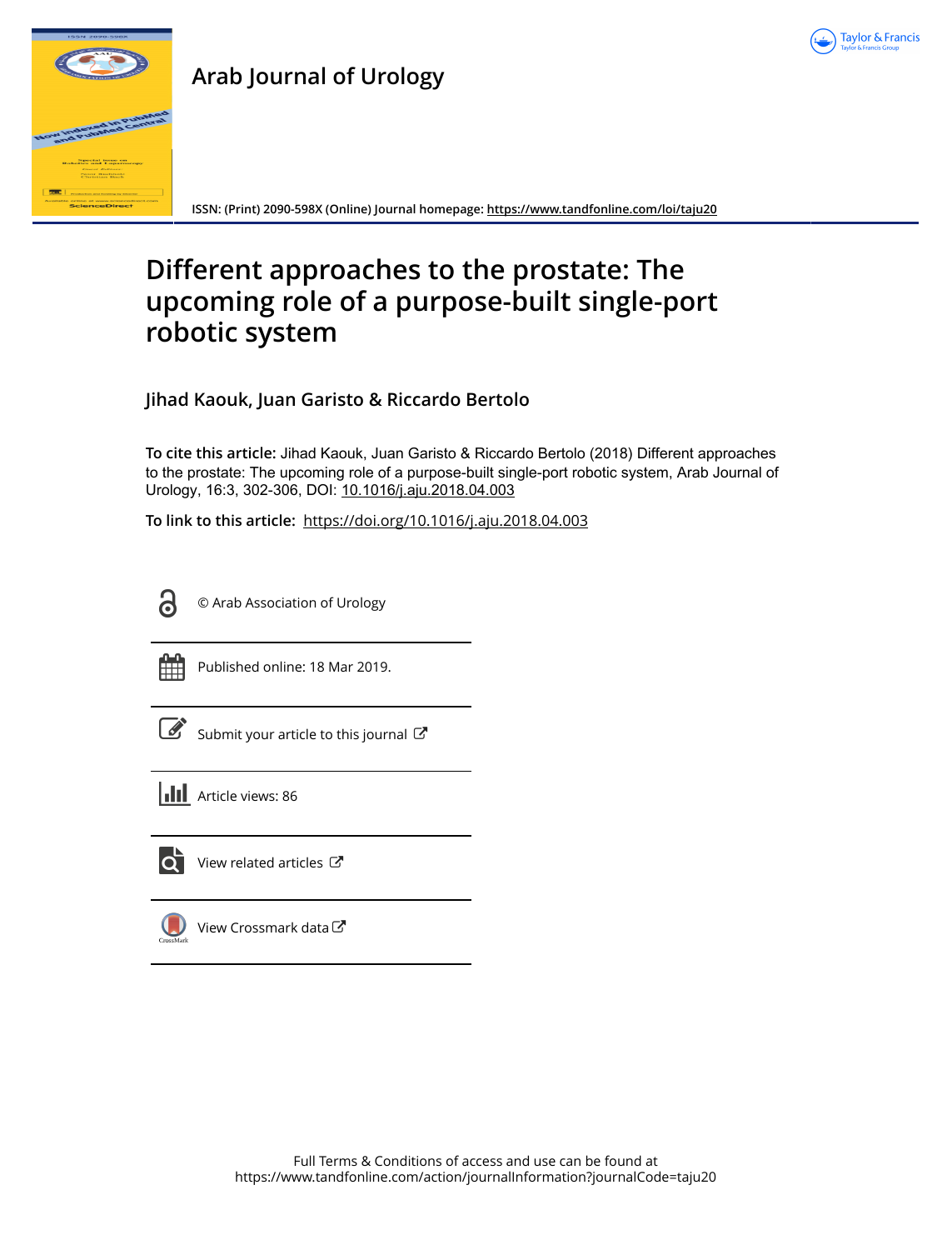

Arab Journal of Urology (Official Journal of the Arab Association of Urology)

[www.sciencedirect.com](http://www.sciencedirect.com/science/journal/2090598X)



### PELVIC SURGERY ORIGINAL ARTICLE

# Different approaches to the prostate: The upcoming role of a purpose-built single-port robotic system

Jihad Kaouk \*, Juan Garisto, Riccardo Bertolo

Glickman Urological and Kidney Institute, Cleveland Clinic, Cleveland, OH, USA

Received 17 March 2018, Received in revised form 27 March 2018, Accepted 11 April 2018 Available online 24 May 2018

### **KEYWORDS**

LESS; Prostatectomy; Robot; Single-port; Single-site; Surgical technique

#### ABBREVIATIONS

LESS, laparoendoscopic single-site surgery; RP, radical prostatectomy; SP, single-port

#### Introduction

With the aim of minimising the patient's postoperative pain, expediting recovery and improving cosmesis, the

\* Corresponding author at: Glickman Urology and Kidney Institute, Cleveland Clinic, 9500 Euclid Ave, Q10, Cleveland, OH 44195, USA. E-mail address: [kaoukj@ccf.org](mailto:kaoukj@ccf.org) (J. Kaouk).

Peer review under responsibility of Arab Association of Urology.



Abstract With the aim of minimising the patient's postoperative pain, expediting recovery and improving cosmesis, the idea of performing a laparoscopic procedure through a single abdominal incision was introduced. In the present report, we describe five different access routes to the prostate that may be at the surgeon's disposal with the potential of decreasing patient's perioperative morbidity. Robotic radical prostatectomy has been refined and became a standard of care in surgery for localised prostate cancer. The advent of single-port robotic surgery has prompted the re-discovery of different access routes to the prostate and ideally all of them are feasible. The potential for avoiding the abdominal cavity will decrease the surgical morbidity and minimise the surgical dissection. In the near future, each of the described approaches could be chosen on the basis of the patient's preoperative comorbidities, body habitus, anatomy, and disease characteristics and location. 2018 Production and hosting by Elsevier B.V. on behalf of Arab Association of

Urology. This is an open access article under the CC BY-NC-ND license [\(http://](http://creativecommons.org/licenses/by-nc-nd/4.0/) [creativecommons.org/licenses/by-nc-nd/4.0/\)](http://creativecommons.org/licenses/by-nc-nd/4.0/).

> idea of performing a laparoscopic procedure through a single abdominal incision was introduced [\[1\].](#page-6-0)

> Since then, laparo-endoscopic single-site surgery (LESS) has evolved significantly over recent years. Wide ranges of surgical procedures have been successfully performed by this contemporary approach [\[2\]](#page-6-0). Nevertheless, its role in the field of minimally invasive urological surgery has remained anecdotal due to the significant technical challenges requiring consistent efforts of the surgeon when compared with the standard laparoscopic approach [\[3\].](#page-6-0) Certainly, after the initial enthusiasm, the interest towards LESS has declined.

<https://doi.org/10.1016/j.aju.2018.04.003>

2090-598X  $\odot$  2018 Production and hosting by Elsevier B.V. on behalf of Arab Association of Urology. This is an open access article under the CC BY-NC-ND license ([http://creativecommons.org/licenses/by-nc-nd/4.0/\)](http://creativecommons.org/licenses/by-nc-nd/4.0/).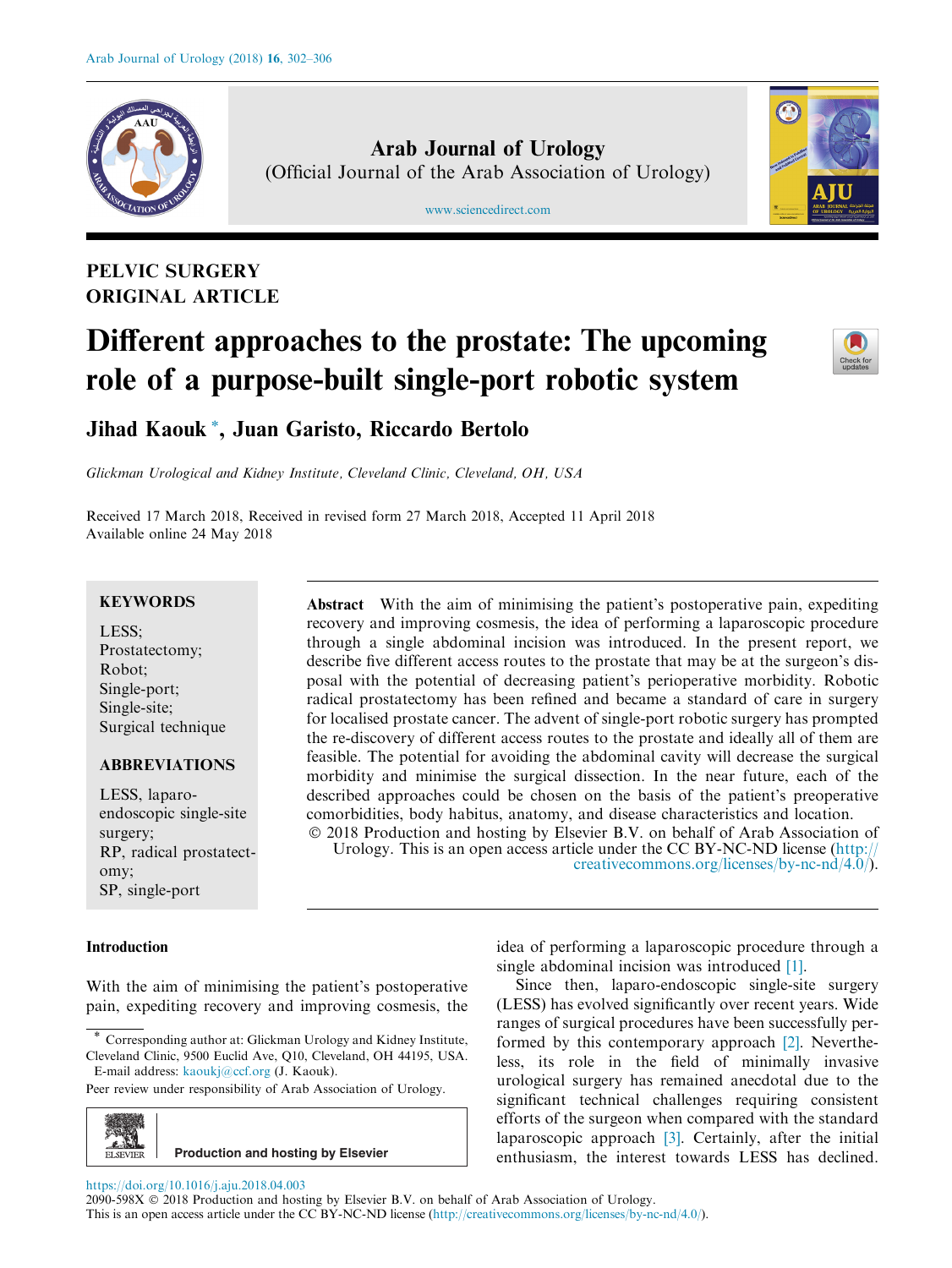With technological advancement, it had been postulated that a robotic platform could be applied to LESS with the aim of facilitating the approach  $[4,5]$ . Indeed, in 2009, Kaouk et al. [\[6\]](#page-6-0) reported the first successful series of robot-assisted LESS procedure in humans. They noted that robot-assistance was able to facilitate the dissection and the suturing [\[7\].](#page-6-0) After that, numerous robotassisted LESS procedures have been described worldwide [\[8–10\].](#page-6-0)

#### Evolution of minimally-invasive surgical approaches to the prostate

During the last decade, there has been a great effort by urologists to develop technical modifications and refinements of the radical prostatectomy (RP) technique, with the aim of improving the clinical outcomes and minimising the patient's morbidity.

Undoubtedly, the advent of laparoscopy and later robotics has triggered the re-discovery of different access routes to the prostate. Indeed, the surgical accesses to the prostate were limited with the standard laparoscopic approach; whilst robot-assisted LESS has widened the possibilities.

In the present report, we describe five different access routes to the prostate that may be at the surgeon's disposal with the potential of decreasing patient's perioperative morbidity.

#### Evolution of robot-assisted LESS instruments

Although the da Vinci system® (Intuitive Surgical Inc., Sunnyvale, CA, USA) was shown to be helpful, it was not specifically designed for LESS. A novel set of instrumentation that adapts to the da Vinci Si system and employs curved laparoscopic cannulas, namely the 'da Vinci Single-Site', was then designed to be specific for LESS.

The new robot-assisted LESS instruments were reported to be feasible in both pre-clinical [\[11,12\]](#page-6-0) and clinical studies [\[13,14\],](#page-6-0) but the introduction of such dedicated instrumentation represented a minimal step forward.

In fact, the lacking EndoWrist technology, representing one of the main advantages over standard laparoscopy of robotic surgery, remained a major limitation.

The new da Vinci purpose-built Single-Port Surgical System (SP1098, Intuitive Surgical Inc.) was then introduced featuring a system with one arm on which a scope and three robotic instruments can be inserted into the patient through a single robotic multichannel port [\[14\]](#page-6-0).

Like the da Vinci EndoWrist<sup>®</sup> Instruments (Intuitive Surgical Inc.), the da Vinci SP EndoWrist instruments have seven degrees of freedom at the distal end, and the system software is designed to provide exact translation of the surgeon's hand and finger movements at the console to precise and tremor-free movements of the instruments. The EndoWrist SP instruments incorporate an additional joint providing an 'elbow,' so that instruments can triangulate at the surgical site through a single port. The EndoWrist SP instruments are also longer and incorporate a 'snake-style' wrist similar to the 5-mm multiport EndoWrist instruments.

#### Surgical approaches to the prostate

#### Transperitoneal approach (Fig. 1, arrow 1)

A 2.5-cm incision above the belly bottom is made to allow the insertion of the 2.5-cm robotic port. If it is necessary, an extra 5-mm port can be electively placed on the right-side para-rectal line, at the level of the umbilicus ([Fig. 1](#page-4-0)).

After the peritoneal space is gained, the peritoneum is incised to gain the pelvic fossa. The main steps of the procedures are: bladder mobilisation, the defatting of the prostate and the incision of the endopelvic fascia, the management of the dorsal venous complex, the bladder neck dissection, the seminal vesicle dissection, the prostatic dissection, the dissection of the prostatic apex and urethra, and the vesico-urethral anastomosis, as previously described.

Such an approach is not limited by prostate size. Moreover, limited or even extended lymph node dissection can be effectively performed by the transperitoneal approach.

#### Retzius-sparing approach (Fig. 1, arrow 2)

The standard multiport robot-assisted approach was first described by Galfano et al. [\[16\]](#page-6-0). The parietal peritoneum is incised at the anterior surface of the Douglas space. The seminal vesicles and the vas deferens are isolated and incised. Denonvilliers' fascia is separated by the postero-lateral surface of the prostate in an antegrade direction, reaching the prostatic apex so that a completely intrafascial plane is maintained. The bladder neck is isolated and sectioned. In order to evert the mucosa and to easily identify the bladder neck orifice for performing the anastomosis, four short cardinal sutures can be positioned. The anterior surface of the prostate is bluntly isolated from the dorsal venous complex without any incision. The apex isolation is completed, and the urethra is incised, completing the RP. Anastomosis is performed using a running suture starting from the 3 o'clock position. After the anterior sutures into the bladder neck are passed, the catheter is pushed into the bladder and the anastomosis is completed. The final step of the procedure is represented by the closure of the parietal peritoneum at the Douglas space level. Several advantages have been suggested for the Retzius-sparing approach, such as the complete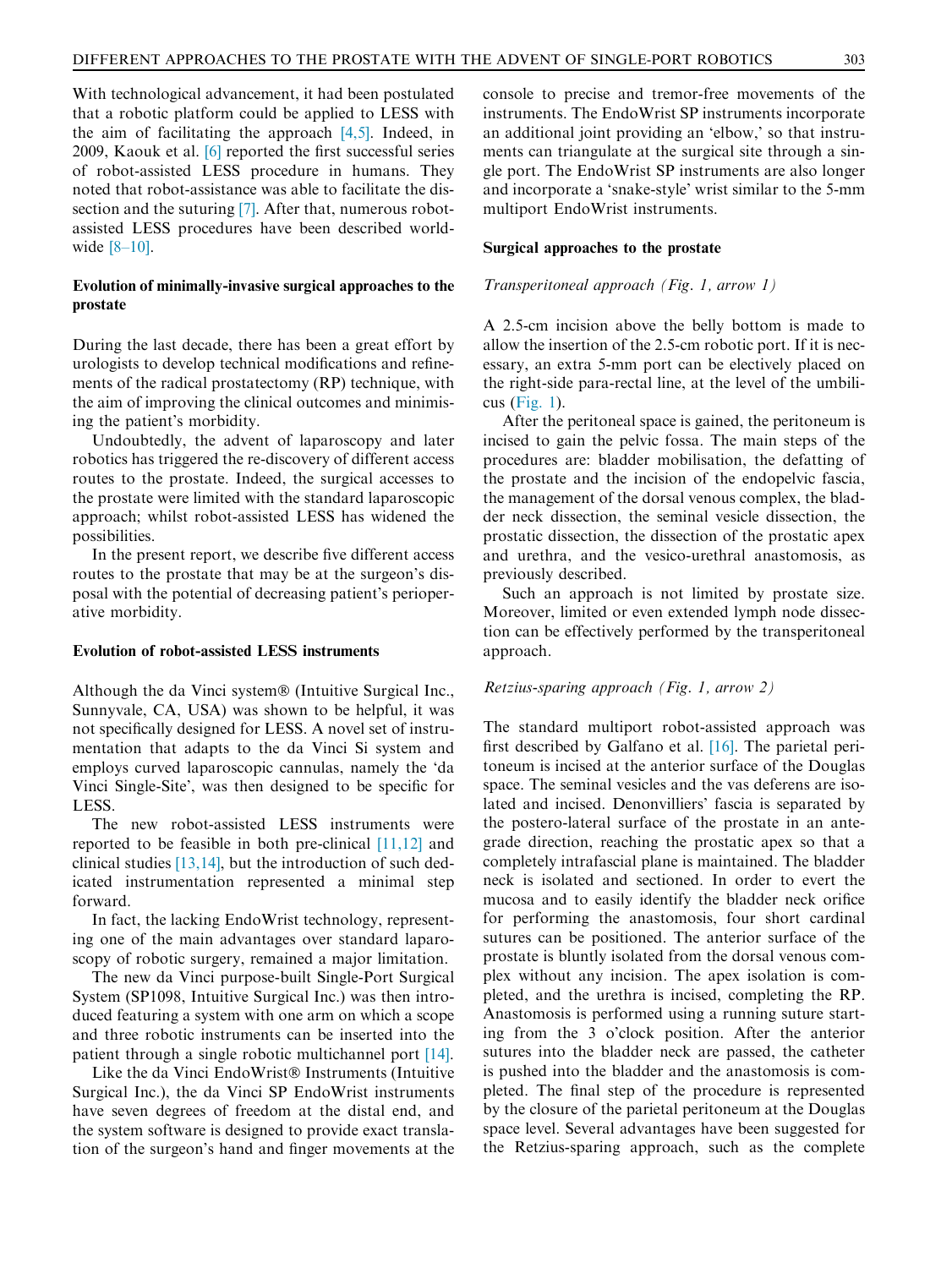<span id="page-4-0"></span>

Fig. 1 Pelvic anatomy (sagittal view). Each arrow indicates the different possible approaches to the prostate: (1) conventional approaches (transperitoneal and extraperitoneal), (2) Retzius-sparing, (3) transvesical, and (4) transperineal.

intrafascial dissection, the avoidance of the Santorini plexus and pubourethral ligaments, and a smaller surgical dissection allowing for impressively high potency rate and early return of continence [\[15,16\].](#page-6-0) On the other side, the limited space available with such an approach may bring some disadvantages, especially in men with large prostates. Several reports have studied the impact of prostate gland size on the outcomes: Retzius-sparing approach is oncologically and functionally equivalent regardless of the prostate size but is technically demanding for larger prostates [\[17\].](#page-6-0)

#### Extraperitoneal approach (Fig. 1, arrow 1)

A lower, umbilical 2.5-cm 'U' incision is made, the anterior rectus fascia is incised and the rectus muscle fibres are vertically separated. Then the pre-peritoneal space is created using finger dissection. A balloon trocar is the best way to complete the dissection. In expertise hands, the dissection can be performed under view using the optic itself.

The multichannel trocar is then placed just beneath the rectus muscle. In addition, a 12-mm port can be inserted into the left fossa to facilitate the use of standard laparoscopic instruments if required. The procedure is then performed according to the main steps as aforementioned.

Such an approach can be considered in cases of previous major intra-abdominal surgeries. A drawback is represented by the limitation in performing an extended lymph node dissection if required.

#### Transvesical approach (Fig. 1, arrow 3)

Currently, such an approach has been described on preclinical models only. The cadaver is placed in lithotomy. A 3-cm midline incision is made in the suprapubic area, 4 cm above the symphysis pubis. A retropubic access is achieved. The bladder is distended via a urethral catheter and a GelPOINT<sup>®</sup> (Applied Medical, Rancho Santa Margarita, CA, USA) is introduced percutaneously into the bladder. Then, a multichannel single-port is inserted through the GelPOINT to accommodate the oval articulating camera  $(12 \times 10 \text{ mm})$  and three 6-mm doublejointed articulating instruments. An extra 8-mm accessory port in the GelPOINT is used for suctioning and introduction of sutures. The SP robotic platform is docked from the patient's side. Pneumovesicum is obtained after  $CO<sub>2</sub>$  insufflation, providing an adequate space for the mobilisation of the robotic arms. The initial step is to perform an incision distal to the trigone to expose the peripheral zone of the prostate and avoid the ureteric orifices. The incision is deepened through the full thickness of the detrusor in order to expose the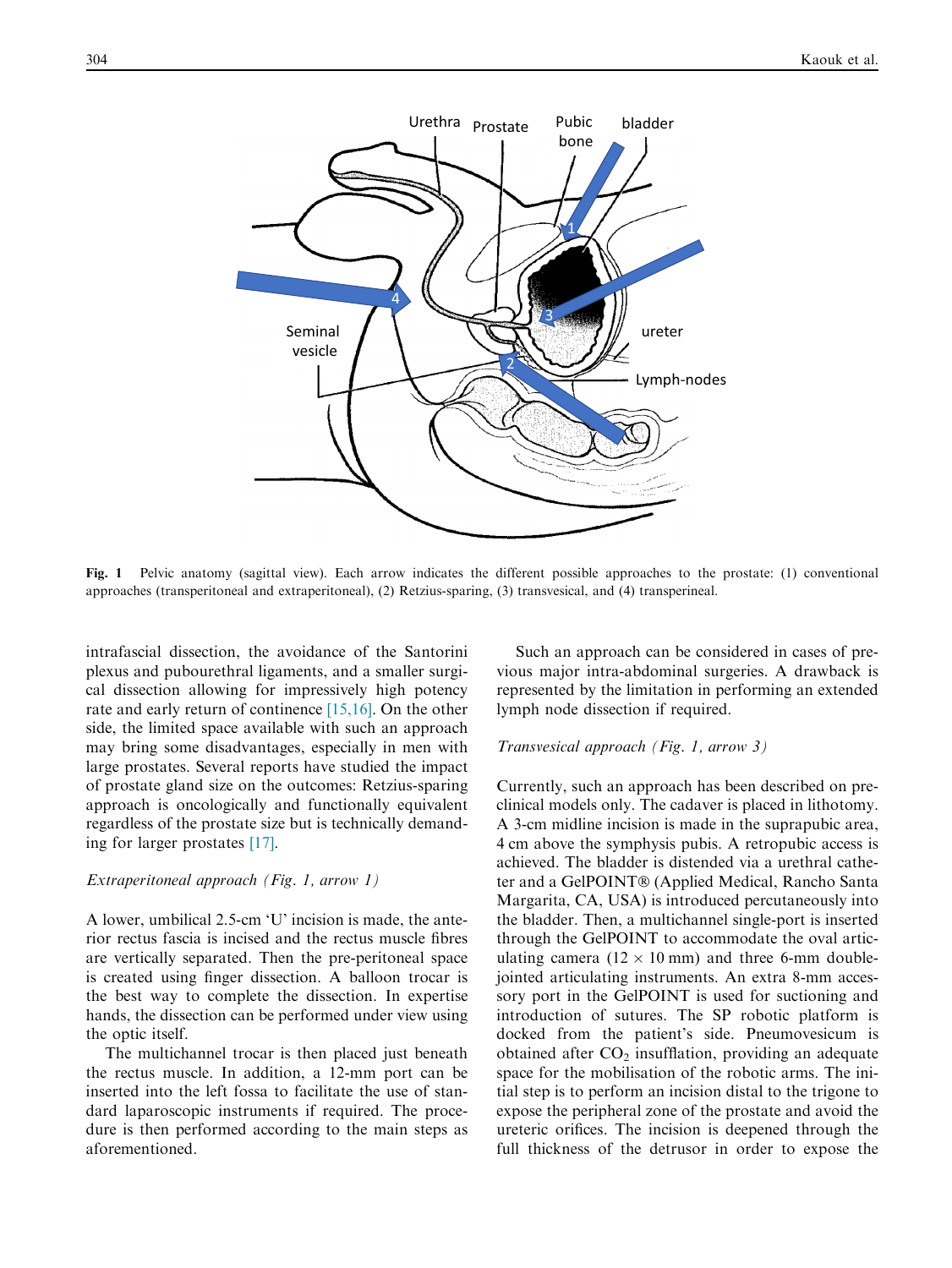vas deferens and the seminal vesicles. The vas deferens is divided bilaterally and both the seminal vesicles are

completely mobilised and maintained on anterior retraction. Thereafter, Denonvilliers' fascia is incised, and then the posterior dissection is performed along the pre-rectal fat up to the prostatic apex. The posterior bladder neck incision is extended on both sides to encircle the bladder neck.

The bladder neck incision is initially deepened from the 7 to 11 o'clock position on the left side and from the 1 to 4 o'clock position contra-laterally. This manoeuvre gives exposure to the lateral prostate surface medially and the levator ani fibres laterally. These incisions are joined in the midline (at the 12 o'clock position) to expose the anterior surface of the prostate and the dorsal vein complex. The lateral prostate pedicles are divided using the robotic scissors and the neurovascular bundles are managed on the basis of the clinical indication. The management of the dorsal vein complex is performed on the basis of the surgeon's preference.

The urethra is divided just distal to the prostatic apex. The completely mobilised prostate is placed within the bladder. The vesico-urethral anastomosis is made using a running suture. The remainder of the bladder is closed anteriorly in a 'racket-handle' fashion from within the bladder. Then, the prostate specimen is extracted.

The unique aspects of the novel purpose-built singleport platform lead to several advantages of the transvesical approach if compared with a multiport transperitoneal robotic approach. The access through the suprapubic incision with the Gelport is technically simple and avoids the risks inherent to intraperitoneal access, such as injures to hollow viscus. In addition, the transvesical access avoids the need for a steep Trendelenburg position, with undoubted advantages in patients with comorbidities. After the single-port system is docked, the SP cannula is positioned inside the bladder providing an acceptable pneumovesicum due to the effective seal from the multi-access platform. With sufficient bladder distention and the ergonomic design of the purpose-built system with the EndoWrist technology instruments, there is the ideal surgical space for intracorporeal triangulation making even the anterior resection of the prostate feasible. Moreover, pneumoperitoneum is bypassed with the transvesical approach excluding the possible deleterious effects of  $CO<sub>2</sub>$  absorption on the cardiopulmonary physiology of patients.

In the near future, using such an approach, RP could even be tried under epidural anaesthesia [\[18\]](#page-6-0). Such an approach has been attempted with the DaVinci Si multi-ports platform too [\[19\]](#page-6-0).

#### Transperineal approach (Fig. 1, arrow 4)

The patient has to be placed in exaggerated dorsal lithotomy with a  $15^{\circ}$  Trendelenburg position to facilitate the access to the perineum. Position requirements exclude some patients from the perineal approach, including those with severe ankylosis of the hips or spine, or such extreme obesity that the weight on the diaphragm requires excessive ventilatory pressure that restricts cardiac filling [\[17\]](#page-6-0). A 2.5-cm semilunar incision is made in the midline, between the ischial tuberosities. The subcutaneous tissue is dissected and the central tendon of the perineal body is identified and cut. The recto-urethralis muscle is then found and transected to expose the space inferior to the membranous urethra. In this manner, the external sphincter is identified and retracted superiorly. At this point, the 2.5-cm multichannel single-port is placed. Three 6-mm robotic instruments and a  $10^{\circ}$  12mm articulating camera are accommodated. The robotic device is then docked beside the patient. The entire procedure is performed using standard insufflation with pressures of 12–15 mmHg. The key steps of open transperineal RP are reproduced. Once the single-port robotic device is docked, the posterior prostatic space is developed to expose the levator ani muscles on either side of the posterior aspect of the prostate. The levator ani fibres are split along the lateral aspects of the prostate, and Denonvilliers' fascia is opened. This is performed in a way that preserves the neurovascular bundles bilaterally. Once Denonvilliers' fascia is open, the posterior plane of the prostate is delineated and followed to find the insertion of the seminal vesicles and vas deferens bilaterally. Once this is done, bilateral vascular pedicles to the prostate are identified and ligated. The prostatic apex and urethra are dissected and the urethra is sharply cut to expose the catheter. The catheter may be clipped to maintain fluid in the catheter balloon and the catheter is cut. The proximal portion of the catheter may be used to place traction on the prostate. The junction between the bladder neck and prostate is identified and opened. Once this is done, the clip on the catheter is removed to allow emptying of the catheter balloon and the release of the prostate is completed.

The potential advantages of perineal RP could be less postoperative discomfort, more rapid resumption of physical activity and return to work. Moreover, transperineal RP may be easier in patients with previous pelvic surgery.

It is known from the open perineal approach literature that urine control postoperatively is mostly immediate due to preserved urethra–sphincter complex anatomy [\[20–24\].](#page-6-0)